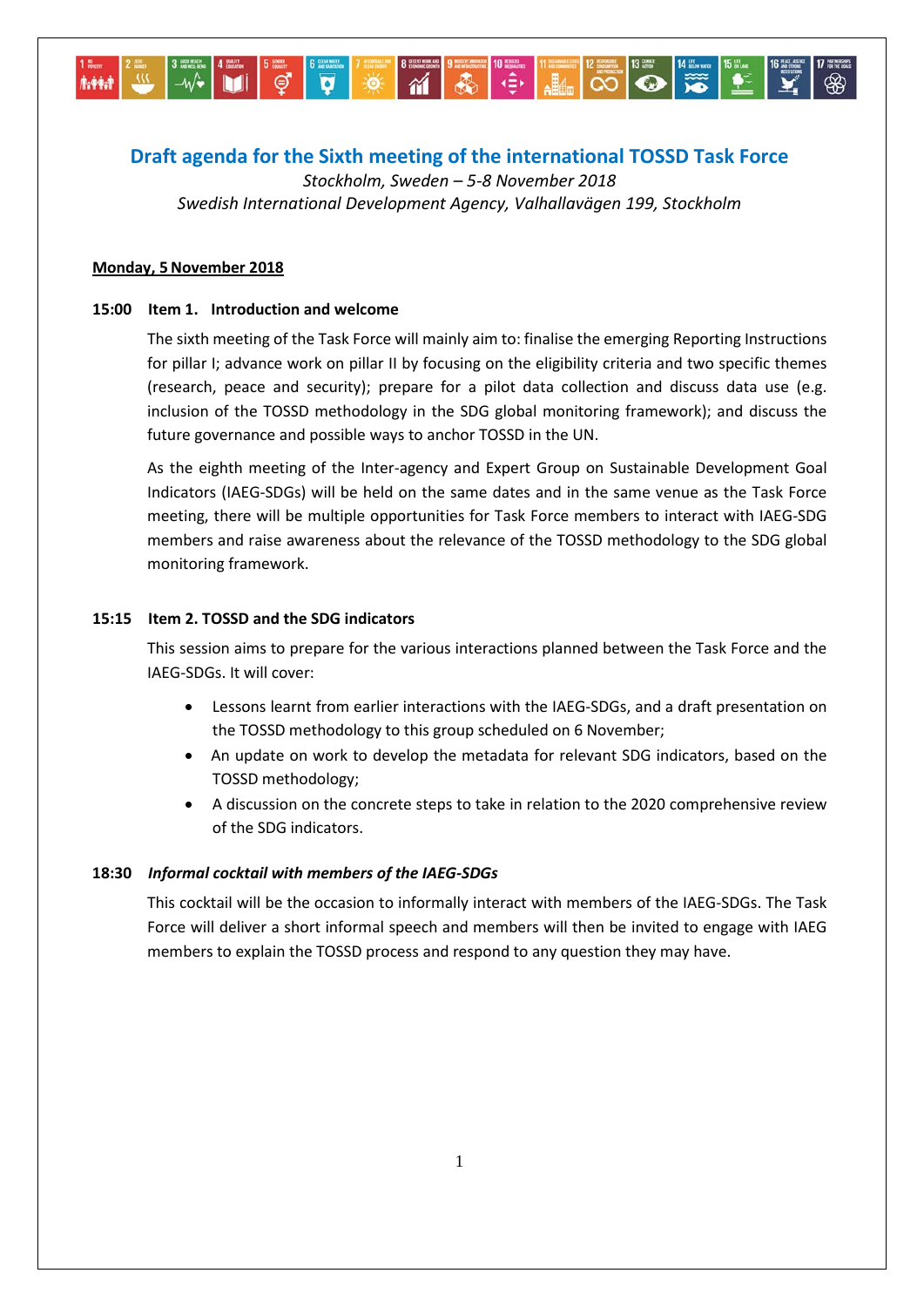## **Tuesday, 6 November 2018**

### **8:00** *Informal coffee of Task Force members with their representatives in the IAEG-SDGs*

Task Force members are encouraged to invite their representatives in the IAEG-SDGs for an informal coffee to facilitate mutual understanding of on-going work in the Task Force and the IAEG-SDGs.

# **9:00 Item 3.a Emerging TOSSD Reporting Instructions: sector/purpose codes and mapping with ISIC, as well as the SDG focus field**

In this session, the Secretariat will present a mapping between the CRS purpose codes and the International Standard Industrial Classification (ISIC). Members will be invited to discuss the compatibility of the two classifications and their use in TOSSD data reporting and statistical outputs. The Secretariat will also present a concrete proposal on how to report on the SDG focus of activities for inclusion in the Reporting Instructions.

#### *10:30 Coffee*

**11:00 Item 3.b Emerging TOSSD Reporting Instructions (cont'd): modalities, financial instruments and Islamic finance, concessionality** 

The Secretariat will present a proposal of a possible taxonomy of types of development cooperation (e.g. budget support, project-type interventions) that will also capture specific modalities such as Islamic Finance, South-South Co-operation or Triangular Co-operation. Views by members from developing countries and emerging economies will be particularly sought in this session to help reflect, in TOSSD, all modalities of development co-operation.

## *12:15 Lunch and TOSSD Side-event at the IAEG-SDGs*

During this lunch session, the Task Force will make a presentation to the IAEG on TOSSD. At the end of the session, members of the IAEG-SDGs will be invited to react and ask any questions that they may have with regard to TOSSD.

# **14:00 Item 3.b Emerging TOSSD Reporting Instructions (cont'd): modalities, financial instruments and Islamic finance, concessionality**

This session will be a continuation of the one carried out in the morning.

## **14:30 Item 3.c Emerging TOSSD Reporting Instructions (cont'd): measuring mobilisation**

Building on the outcomes of the third Task Force meeting, Task Force members will be invited to review and comment on draft text for the Reporting Instructions. This session will involve group work on a number of specific questions related to measuring mobilisation.

**15:45** *Coffee*

# **16:15 Item 3.d Emerging TOSSD Reporting Instructions (cont'd): measuring methods of technical cooperation, reporting cycle and data collection**

During this session, members will be invited to review a proposal to test the PPP and / or the standard salary table methodologiesfor measuring in-kind technical co-operation in the first TOSSD data collection exercise. Task Force members will also be invited to discuss a possible reporting cycle for TOSSD data.

#### **18:00** *Meeting adjourns*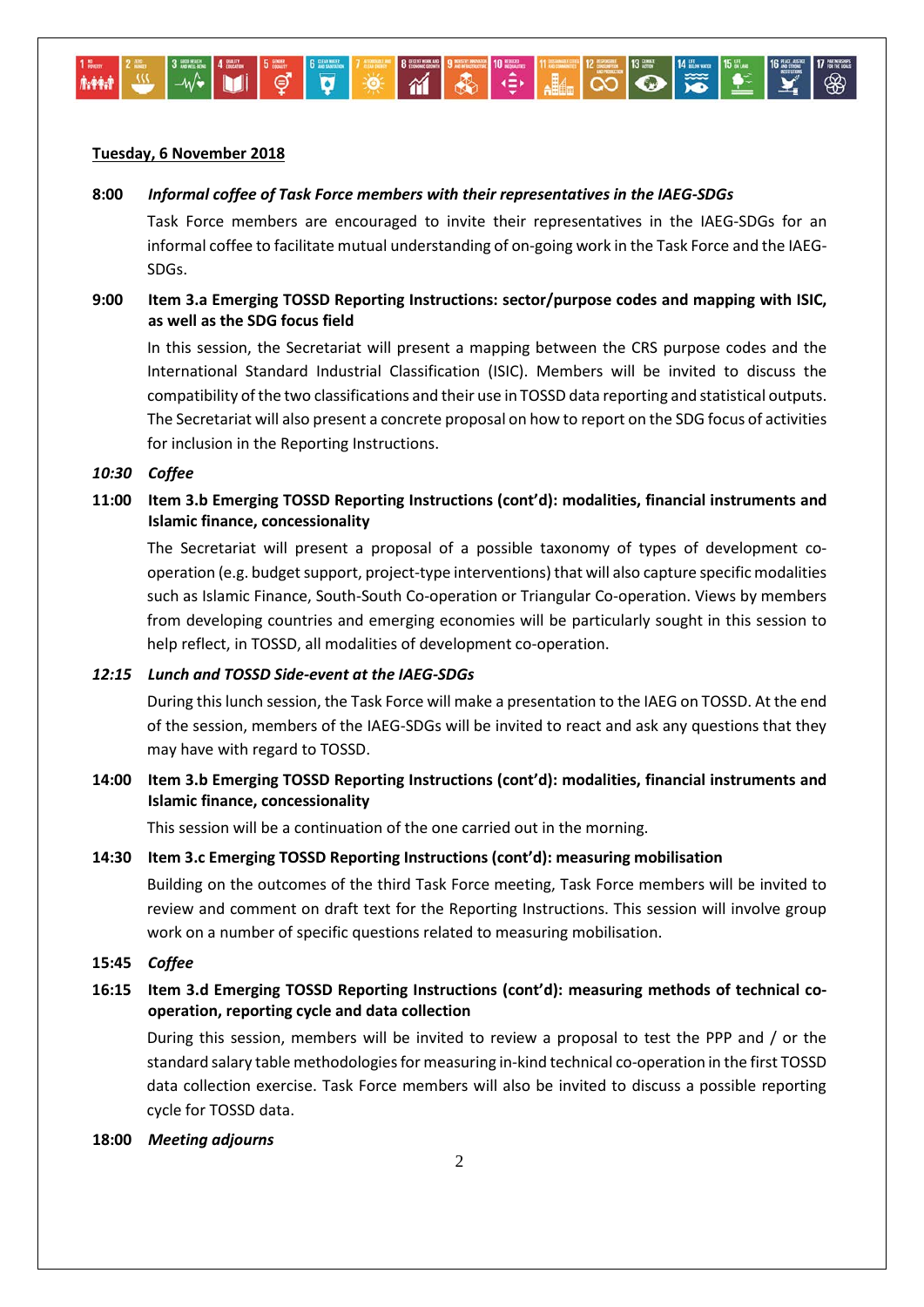## **Wednesday, 7 November 2018**

# **9:00 Item 3.e Emerging TOSSD Reporting Instructions (cont'd): proposals arising from the TOSSD pilot in Nigeria, Annex on TOSSD and ODA**

Members will be invited to review proposals of changes to the Reporting Instructions arising from the TOSSD pilot of Nigeria. The annex describing the difference between ODA and TOSSD will also be presented for validation by the Task Force.

## **10:00 Item 4. Presentation of preliminary conclusions of the Costa Rica Pilot**

In this session, preliminary conclusions of the pilot carried out in Costa Rica from 24 October to 5 November will be presented. Members will be invited to discuss these conclusions and the proposals arising from the pilot.

#### **11:00** *Coffee*

# **11:30 Item 5. Delineation of TOSSD Pillar II**

Based on the discussions at the fifth meeting of the Task Force in Ghana, the Secretariat has revised the draft definition and eligibility criteria for pillar II. The Secretariat has also prepared a new version of the decision tree, which will be tested in group work.

#### **13:00** *Lunch*

#### **14:00 Item 5. Delineation of TOSSD Pillar II (continued)**

This session will be a continuation of the one carried out in the morning.

#### **15:00 Item 6. TOSSD data survey**

The Fifth meeting of the Task Force noted the advantages of launching a data survey as a proof of concept for TOSSD. The issues paper for this agenda item will include a concrete draft proposal for the data survey, i.e. a format for collecting the data, a note to describe the methodology and scope, as well as a timetable for the survey. Task Force members will be invited to comment on these proposals.

## *16:00 Coffee*

### **16:30 Item 7. TOSSD communication: FAQs**

During this session, the Secretariat will present a revised proposal of the detailed FAQs based on feedback from members in the fifth meeting in Ghana. A shorter version of the FAQs will also be presented for comments.

#### **18:00** *Meeting adjourns*